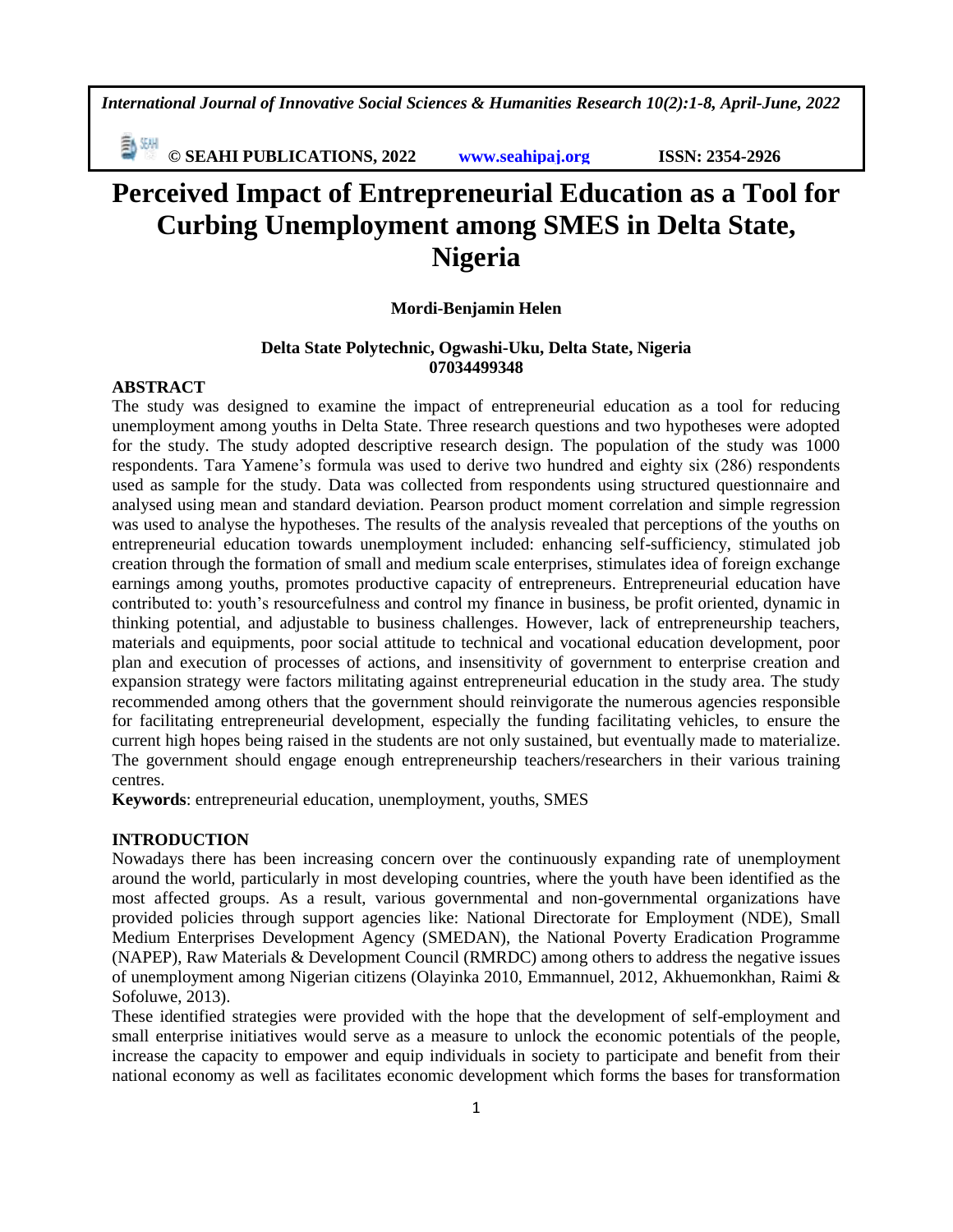(Unachukwu, 2009, Ekpo & Edet, 2011). Also recently, the Federal government of Nigeria established another means to educate self-employment (entrepreneurial education) in students of tertiary institutions. This mandate was given to the National Universities Commission (NUC, 2014) to include entrepreneurial educational studies in the curriculum of Nigerian Universities with the hope of reducing unemployment among fresh graduates (Aja-Okorie & Adali, 2013).

Entrepreneurship education as part of the educational system is the kind of education that involves the learning of skills, ideas and management abilities necessary for job creation. An entrepreneur promotes employment rather than seeking for job. Therefore, there is a need to embrace this type of education and provide all the necessary resources needed to make functional. Quality entrepreneurship education could be used as a tool for fighting the war against poverty and unemployment in Nigeria.

Nigeria is currently faced with serious economic challenges. There is therefore an urgent need for resuscitation and diversification of the economy. Small and Medium Enterprises contribute significantly to the economic growth and development of Nigeria. Dogarawa (2011) asserted that SMEs, not only improve the living standards and serve not only as a catalyst in the process of development, but also bring about reasonable local capital formation and achieve high levels of productivity and capability. They are also the main agents for achieving equitable and sustainable industrial diversification and distribution; and in several countries SMEs account for well over half of the total share of employment, sales and value added.

Unfortunately, unemployment is a major problem militating against the economy and well being of many countries in recent times, has resulted in increasing agitation from citizens, therefore, increasing insecurity in such countries. The researcher observed that the unavailability of job opportunities among youths especially graduates in Delta State have been identified as one of the major factors responsible for youth restiveness and other social vices including prostitution, arm robbery, destitution and political thuggery. Armed robbery and stealing are some of the social vices manifestations of unemployment and poverty in the State.

As noted earlier, entrepreneurship education is a form of education or tool which makes humans to be responsive to their personal, families and national needs and aspirations. Entrepreneurship competencies carry with it, the concept of skills and abilities which are needed to understand the functioning of an already existing business. It also drives up entrepreneur orientation in many SMEs, which in turn has significant impact on economic development and unemployment. Being equipped these competencies some of these graduates have settled down for small and medium scale businesses to be economically and socially viable in the society. The question now raise is: to what extent has entrepreneurial education ameliorated the vices in the society and improved the employment condition in the State? Hence, the study sought to assess the impact of entrepreneurial education as a tool of bringing down unemployment among SMEs in Delta State.

### **Purpose of the Study**

The purpose of the study is to examine the impact of entrepreneurial education as a tool of reducing unemployment among SMEs in Delta State. Specifically the study seeks to:

- 1. determine the perception of SMEs on entrepreneurial education towards unemployment in Delta State
- 2. examine the extent entrepreneurial education have contributed to the success of SMEs in business
- 3. identify factors militating against entrepreneurial education in the study area

## **Research Questions**

In order to achieve the desired end of the study, the following research questions guided the study:

- 1. What are the perceptions of SMEs on entrepreneurial education towards unemployment in Delta State?
- 2. To what extent does entrepreneurial education contribute to the success of SMEs in business?
- 3. What are the factors militating against entrepreneurial education in the study area?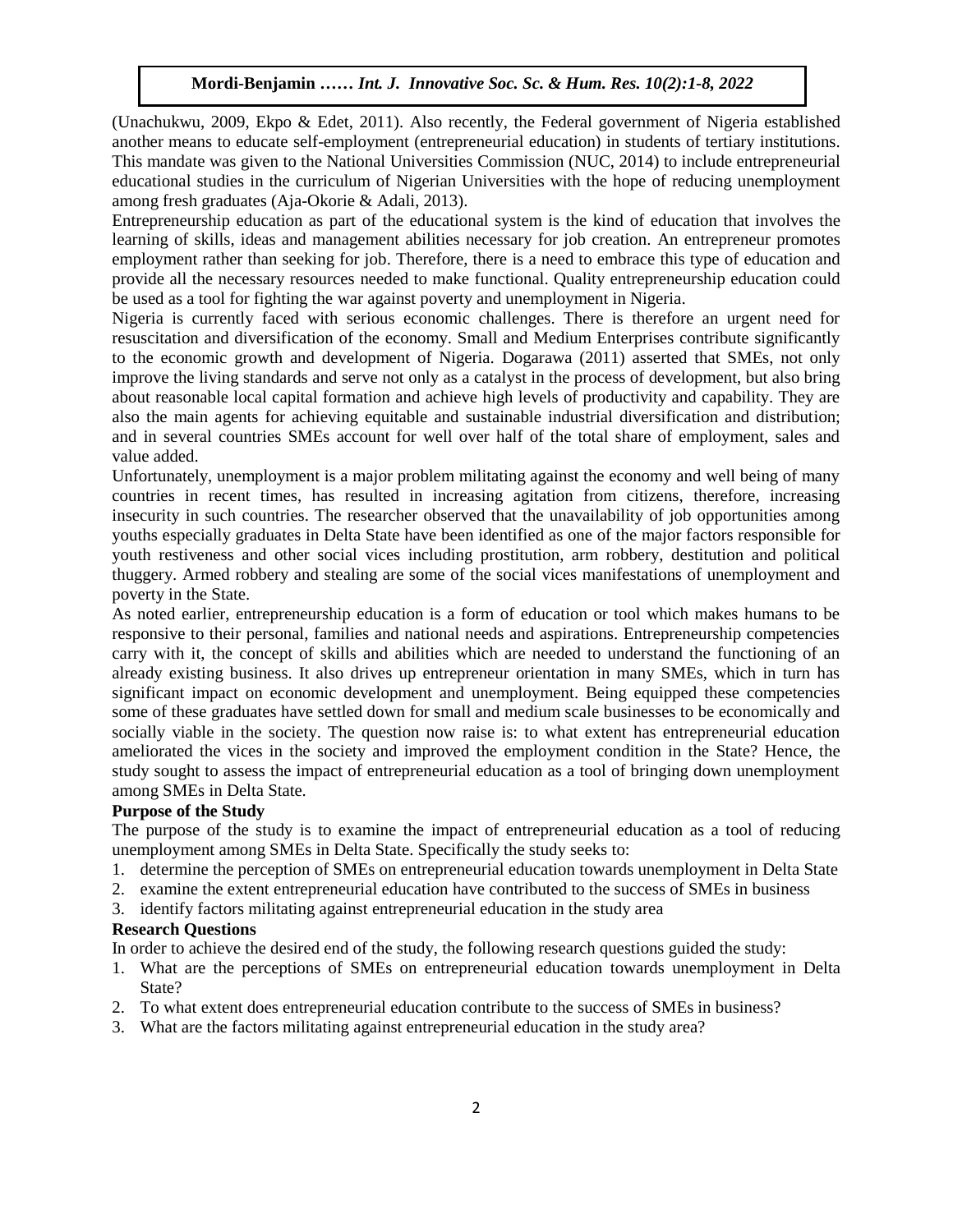## **Hypotheses**

HO1: Entrepreneurial education does not contribute to the success of SMEs in business in the study area  $HO_2$ : There is no significant relationship between the perceptions of SMEs and factors militating entrepreneurial education in the study area

### **METHODOLOGY**

# **Research Design**

**Research Design<br>The research work adopted a survey research design.** 

## **Population of the Study**

Primary source of data was used for the study. The population of the study comprised of One thousand (1000) youths in the empowerment programme of Delta State (STEP/YAGEP, 2021). These youths were  $(1000)$  youns in the empowerment programme or Dena State  $(3121/1 \text{ AOL1}, 2021)$ . These youns were chosen because they are graduates that have undergone entrepreneurial education from the empowerment programmme before they set-up their businesses. They include: fashion designer, agricultural enterprise (fish, poultry, crop, processing and others), electrical/automobile engineers amongst others.

## **Sampling Technique**

**Samping Technique**<br>Taro Yamene's formula was used to derive 286 respondents who served as sample of the study. Stratified and random sampling technique was used to select the sample. Ninety five (95) SMEs were randomly selected from each of the three senatorial Districts (strata) that make up Delta State. Taro Yamene's formula:  $n=N/1+N$  (e)<sup>2</sup> Where  $n =$  sample size required

N= number of people in the population

 $e =$  allowable error  $(5%)$ 

 $n= 1000/1+1000 (0.05)^2$  $\frac{\partial u}{\partial 2}$  5

 $= 1000/3.5$ 

 $=285.71$ 

Aprox= 286 SMEs

## **Instrumentation and Validation**

Instrumentation and vandation<br>Structured questionnaire was used for data collection in this study. Three experts from the Delta State University, Asaba campus and the project supervisor were requested to validate the questionnaire items to determine the accuracy; relevance; clarity and face validity. The corrections and suggestions given were used to produce the final version of the instrument.

# **Reliability of the Instrument**

The reliability of the instrument was established using the Cronbach Alpha and the split-half technique. Trial testing of the instrument was carried out in using 20 beneficiaries of STEP/YAGEP programme 2021. This population is different from the sample of the study. A coefficient value of 0.79 was obtained. The high coefficient suggests that the instrument was reliable for the study.

### **Method of Data Collection**

The instruments were administered to the respondents in their various places of business by the researcher and the help of two research assistants who were trained on the distribution and collection of instrument from respondents. Two hundred and four (71.3%) out of 286 copies of the instrument distributed where duly retrieved.

### **Method of Data Analysis**

Data collected from the field was analyzed using mean and standard deviation. Items with mean score of 2.50 and above were accepted while items with mean score of less were rejected. Hypotheses were tested using simple regression and Pearson product moment correlation at 0.05 level of significance.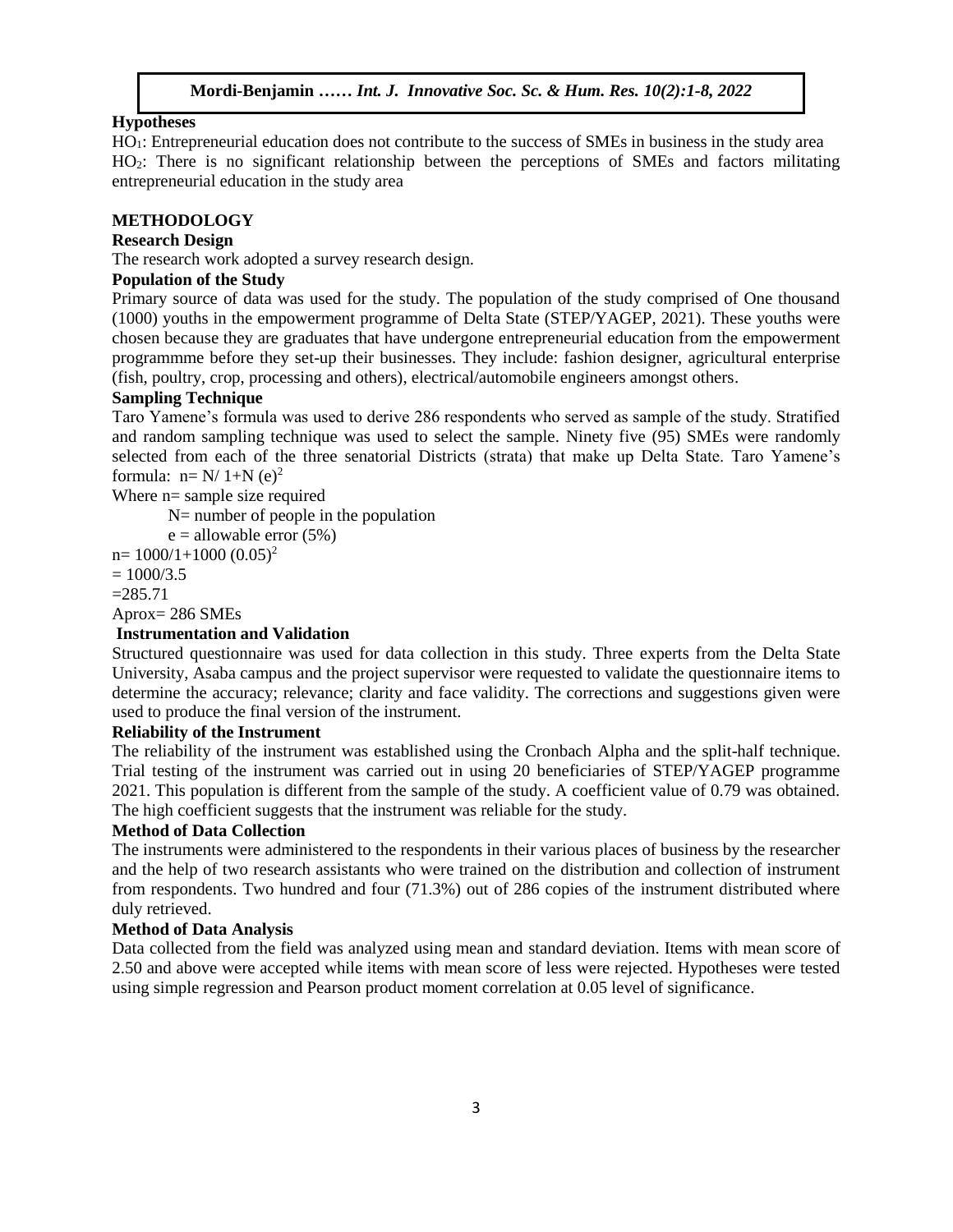# **RESULTS**

**Research Question 1**

What are the perceptions of SMEs on entrepreneurial education towards unemployment in Delta State? **Table 1: Mean responses of SMEs on the perceptions on entrepreneurial education towards unemployment in Delta State (N=204)**

| S/N | <b>Statement items</b>                                         | <b>Mean</b> | S.D  | <b>Remark</b>      |
|-----|----------------------------------------------------------------|-------------|------|--------------------|
|     | Entrepreneurship education equipped me with knowledge,         | 3.09        | 0.74 | <b>High Extent</b> |
|     | skills and competencies, thereby enhancing self-sufficiency    |             |      |                    |
| 2.  | Entrepreneurial education stimulates job creation through      | 3.03        | 0.77 | <b>High Extent</b> |
|     | the formation of small and medium scale enterprises            |             |      |                    |
| 3.  | Entrepreneurial education stimulates idea of foreign           | 3.08        | 0.68 | <b>High Extent</b> |
|     | exchange earnings among SMEs                                   |             |      |                    |
| 4.  | Entrepreneurial education promotes productive capacity of 3.63 |             | 0.81 | <b>High Extent</b> |
|     | entrepreneurs                                                  |             |      |                    |
| 5.  | Entrepreneurship education enhances wealth creation            | 3.31        | 0.86 | <b>High Extent</b> |
| 6.  | Entrepreneurship education develops a pool of potential        | 2.52        | 0.76 | <b>High Extent</b> |
|     | entrepreneurs                                                  |             |      |                    |
| 7.  | Entrepreneurship education stimulates rural, economic and 2.91 |             | 0.88 | <b>High Extent</b> |
|     | industrial development                                         |             |      |                    |

The data presented in Table 1 showed that the items had a mean range of 2.52 to 3.63. The mean values were above the cut-off point of 2.50. This indicates the perceptions of SMEs entrepreneurial education towards unemployment in the study area. The standard deviation of the items ranged from 0.68 to 0.88. This indicated that respondents were unanimous in their responses as they were not from each other**.**

### **Research Question 2**

*To what extent does entrepreneurial education contribute to the success of SMEs in business?*

Table 2: Mean responses of respondents on the extent entrepreneurial education contributes to the **success of SMEs in business (N=204)**

| $\mu$ are $\mu$ or $\mu$ and $\mu$ and $\mu$ and $\mu$ and $\mu$ |                                                               |             |      |                    |  |  |  |
|------------------------------------------------------------------|---------------------------------------------------------------|-------------|------|--------------------|--|--|--|
| S/N                                                              | <b>Statement items</b>                                        | <b>Mean</b> | S.D  | <b>Remark</b>      |  |  |  |
| $\mathbf{1}$                                                     | Entrepreneurial education made me to be resourcefulness       | 3.03        | 0.62 | <b>High Extent</b> |  |  |  |
|                                                                  | and control my finance in business                            |             |      |                    |  |  |  |
| 2                                                                | Entrepreneurial education equipped me to be profit oriented   | 3.09        | 0.74 | High extent        |  |  |  |
| 3                                                                | Entrepreneurial education made me to know the need for 2.43   |             | 0.77 | Low Extent         |  |  |  |
|                                                                  | energy for hard work in business                              |             |      |                    |  |  |  |
| $\overline{4}$                                                   | thinking potential<br>Dynamic<br>developed<br>was<br>by       | 3.68        | 0.68 | <b>High Extent</b> |  |  |  |
|                                                                  | entrepreneurial education                                     |             |      |                    |  |  |  |
|                                                                  | Adjustment to business challenges and future looking are 3.14 |             | 0.82 | <b>High Extent</b> |  |  |  |
|                                                                  | components of entrepreneurial education                       |             |      |                    |  |  |  |
| 6                                                                | I developed risk taking initiative in business through 2.32   |             | 0.77 | Low Extent         |  |  |  |
|                                                                  | entrepreneurial education                                     |             |      |                    |  |  |  |

The data presented in Table 2 showed that the items had a mean range of 2.43 to 3.68. Most of the means were above the cut-off point of 2.50. This indicates that the respondents agreed items 1, 2, 4, 5 and 6 were contributions of entrepreneurial education to the success of SMEs in business in the study area. Items 3 and 6 were indicated low contribution because their means were below the bench mark. The standard deviation of the items ranged from 0.62 to 0.86. This indicated that respondents were unanimous in their responses as they were not from each other**.**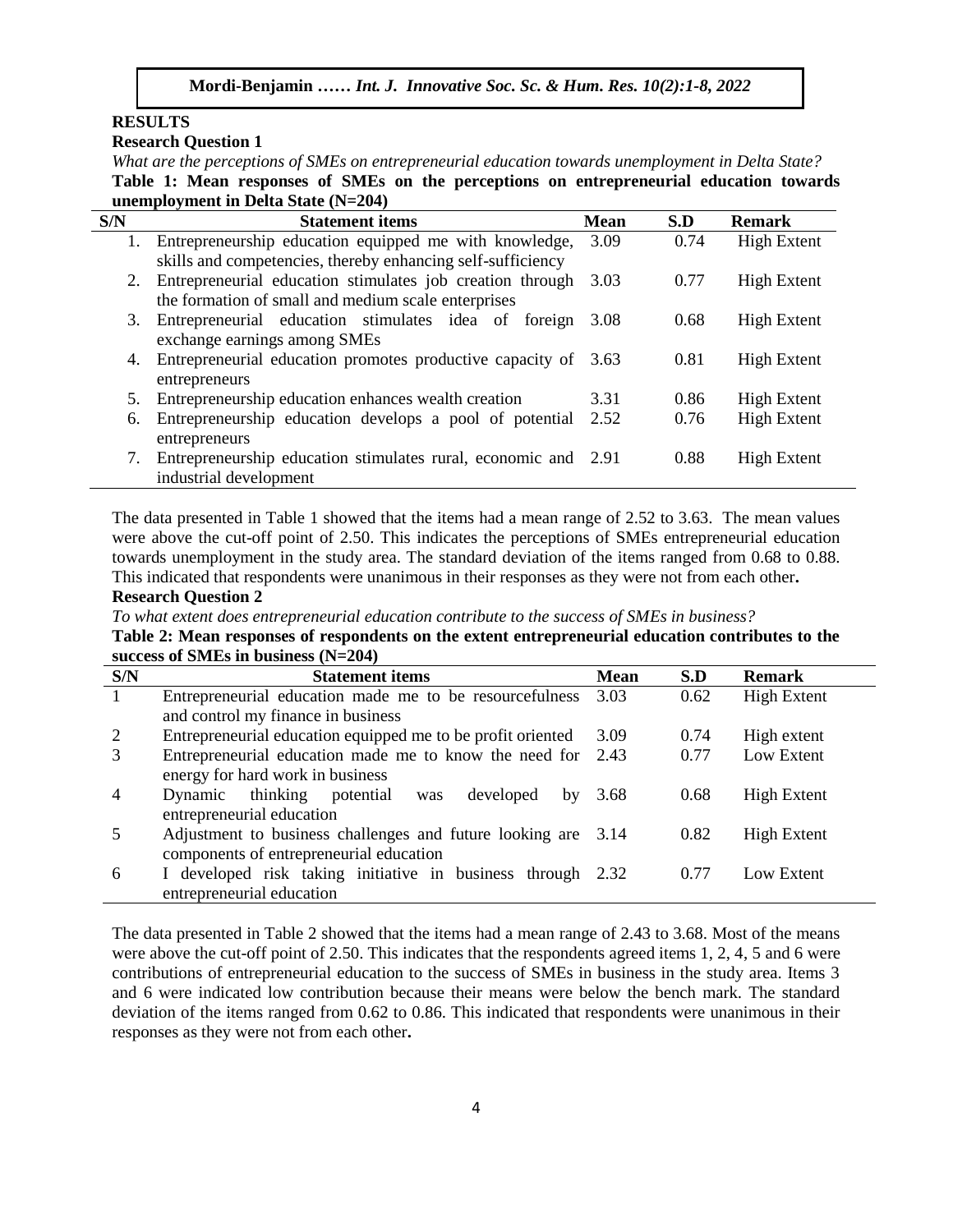**Research Question 3**

*What are the factors militating against entrepreneurial education in the study area?*

Table 3: Mean responses of respondents on factors militating against entrepreneurial education in **the study area (N=204)** 

| S/N            | <b>Statement items</b>                                                            | <b>Mean</b> | <b>SD</b> | <b>Remark</b>  |
|----------------|-----------------------------------------------------------------------------------|-------------|-----------|----------------|
|                | Poor government support                                                           | 2.09        | 0.78      | Low Extent     |
| $\overline{2}$ | Inadequate facilities and equipment for teaching and learning<br>entrepreneurship | 2.88        | 0.82      | High<br>Extent |
| 3              | Lack of entrepreneurship teachers, materials and equipments                       | 3.09        | 0.74      | High<br>Extent |
| 4              | Poor social attitude to technical and vocational education<br>development         | 3.19        | 0.66      | High<br>Extent |
| 5              | Poor plan and execution of processes of actions                                   | 3.31        | 0.77      | High<br>Extent |
| 6              | Lack of effective policy on entrepreneurship                                      | 2.11        | 0.65      | Low Extent     |
| 7              | Negligence of government to enterprise<br>creation and<br>expansion strategy      | 3.13        | 0.77      | High<br>Extent |

The result presented in Table 3 showed that the items had the mean range of 2.43 to 4.13. Items 2, 3, 4, 5 and 7 had mean scores above the cut-off point of 2.50. This indicated that to a high extent the items were factors militating against entrepreneurial education in the study area. Items 1 and 6 were seen by the respondents as little or no problem. The standard deviation of the items ranged from 0.65 to 0.82. This indicated that respondents were close to one another in their responses.

## **Hypothesis 1**

HO1: Entrepreneurial education does not contribute to the success of SMEs in business in the study area Table 4: Regression analysis on the contribution of Entrepreneurial education to the success of **SMEs in business**

| <b>Variables</b>              | R     | R-square | <b>Adjusted</b><br><b>R-square</b> | <b>P-value</b> |
|-------------------------------|-------|----------|------------------------------------|----------------|
| Entrepreneurship<br>Education | 0.793 |          | 0.702                              | $\rm 0.05$     |

Table 4 shows that regression analysis on the contribution of Entrepreneurial education to the success of SMEs in business. The result showed that the  $R^2$  value (0.71) is higher than the critical value of P at 0.05 level of significance. This indicates that entrepreneurial education significantly contributed to the success of SMEs in business. Therefore, the null hypothesis is rejected

# **Hypothesis 3**

HO3: There is no significant relationship between the perceptions of SMEs and factors militating entrepreneurial education in the study area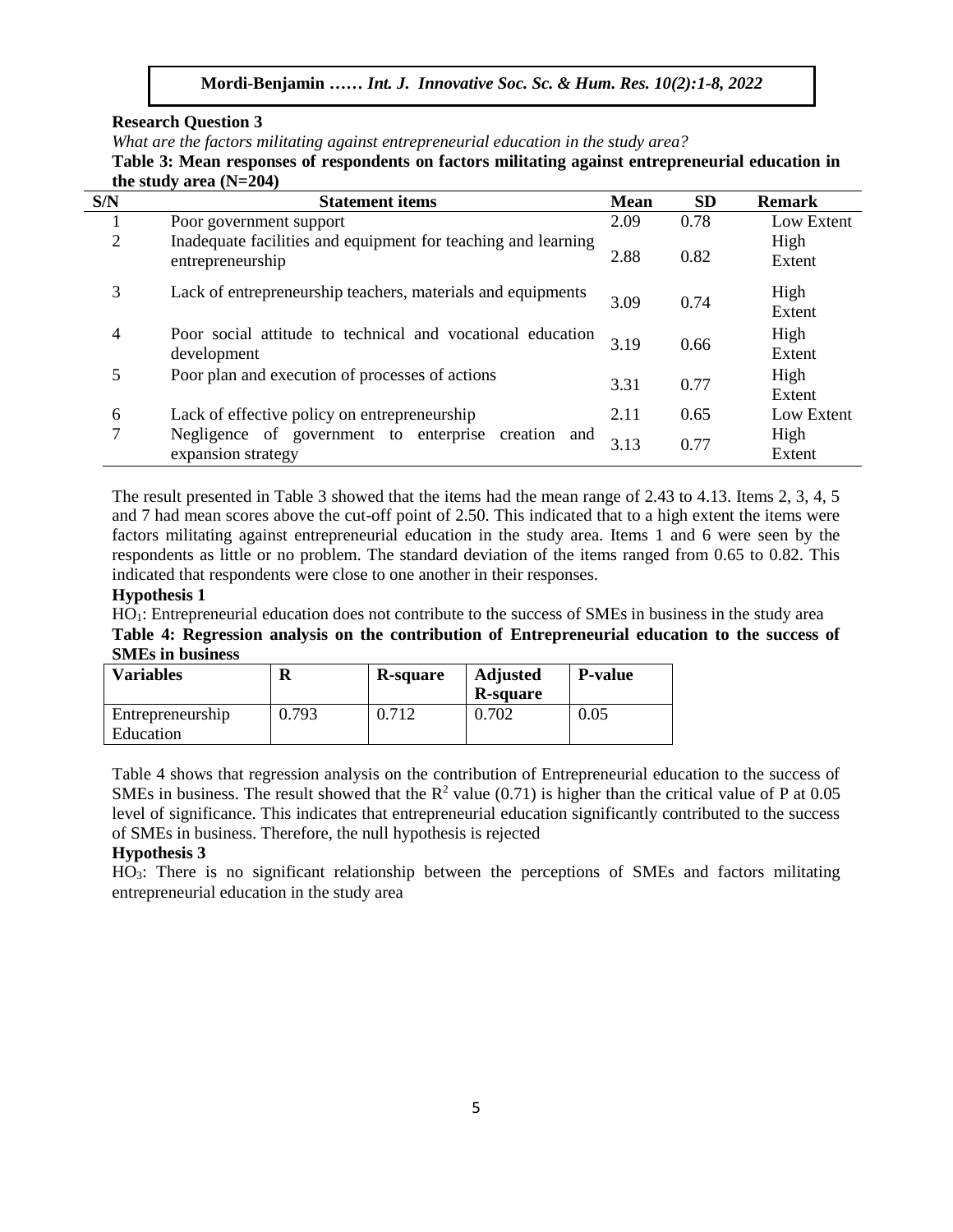| Table 5: Pearson's product moment analysis on the mean responses of respondents on relationship |  |
|-------------------------------------------------------------------------------------------------|--|
| between perceptions of SMEs and factors militating entrepreneurial education                    |  |

| <b>Variables</b> | $\Sigma x^2$ | $\Sigma v^2$ | $\Sigma$ xy | $\mathbf R$ | <b>P-value</b> | <b>Remark</b> |
|------------------|--------------|--------------|-------------|-------------|----------------|---------------|
| Perceptions of   | 87.77        | 60.82        | 75.17       | $-0.06$     | 0.05           | Accepted      |
| education        |              |              |             |             |                |               |
| towards          |              |              |             |             |                |               |
| unemployment     |              |              |             |             |                |               |
| (x)              |              |              |             |             |                |               |
| Factors          |              |              |             |             |                |               |
| militating       |              |              |             |             |                |               |
| entrepreneurial  |              |              |             |             |                |               |
| education(y)     |              |              |             |             |                |               |
|                  |              |              |             |             |                |               |

Table 7 presented Pearson's product moment analysis on relationship between perceptions of SMEs and factors militating entrepreneurial education in the study area. The result showed that the R-value is less than the critical value of P at 0.05 level of significance. This indicates that there is no relationship between perceptions of SMEs and factors militating entrepreneurial education. Therefore, the null hypothesis is accepted **Exercise** 

### **DISCUSSION OF FINDINGS**

### **Perceptions of SMEs on entrepreneurial education towards unemployment in Delta State**

The result in Table 2 indicated that the perceptions of SMEs on entrepreneurial education towards unemployment were that to a high extent: it equipped them with knowledge, skills and competencies, thereby enhancing self-sufficiency, stimulated job creation through the formation of small and medium scale enterprises, stimulates idea of foreign exchange earnings among SMEs, promotes productive capacity of entrepreneurs; amongst others. In line with the findings Izedonmi and Okafor (2010), opined that entrepreneurship education is focused on developing young ones with the passion and multiple skills. It is aimed to reduce the problem associated with entrepreneurship thought and guide the firm successfully via its initial stage to the majority. Entrepreneurship education is therefore regarded as an important tool for the reduction of unemployment (Adiele, 2010).

## **Entrepreneurial education contribution to the success of SMEs in business**

The result in Table 3 showed that to a high extent entrepreneurial education contributed to: SME's resourcefulness and control my finance in business, be profit oriented, dynamic in thinking potential, and adjustable to business challenges. In consonance to the findings, Brown (2000) opined that entrepreneurship education is designed to communicate and inculcate competencies, skills, knowledge, and values needed to recognize business prospects, organize and start new business venture. It is about transforming an idea into reality, rather than talking about how to do it. Garavan and Costine (1995) asserted that entrepreneurship education is the process of activities which focus to enable an individual to understand and develop knowledge, skills, abilities, values and understanding that are not simply related to a narrow field of activity but which allow a broad range of problems to be defined, analyzed and solved. Also the study found out that entrepreneurial education has not been able to help SMEs develop risk taking initiative in business. This is true as Potter (2008) argued that education and training programmes is not enough to nurture entrepreneurial attitudes and skills, but rather educate students for paid employment, despite some recent improvements.

# **Factors militating against entrepreneurial education in the study area**

The result in Table 4 indicated that: Inadequate facilities and equipment for teaching and learning entrepreneurship, lack of entrepreneurship teachers, materials and equipments, poor social attitude to technical and vocational education development, poor plan and execution of processes of actions, and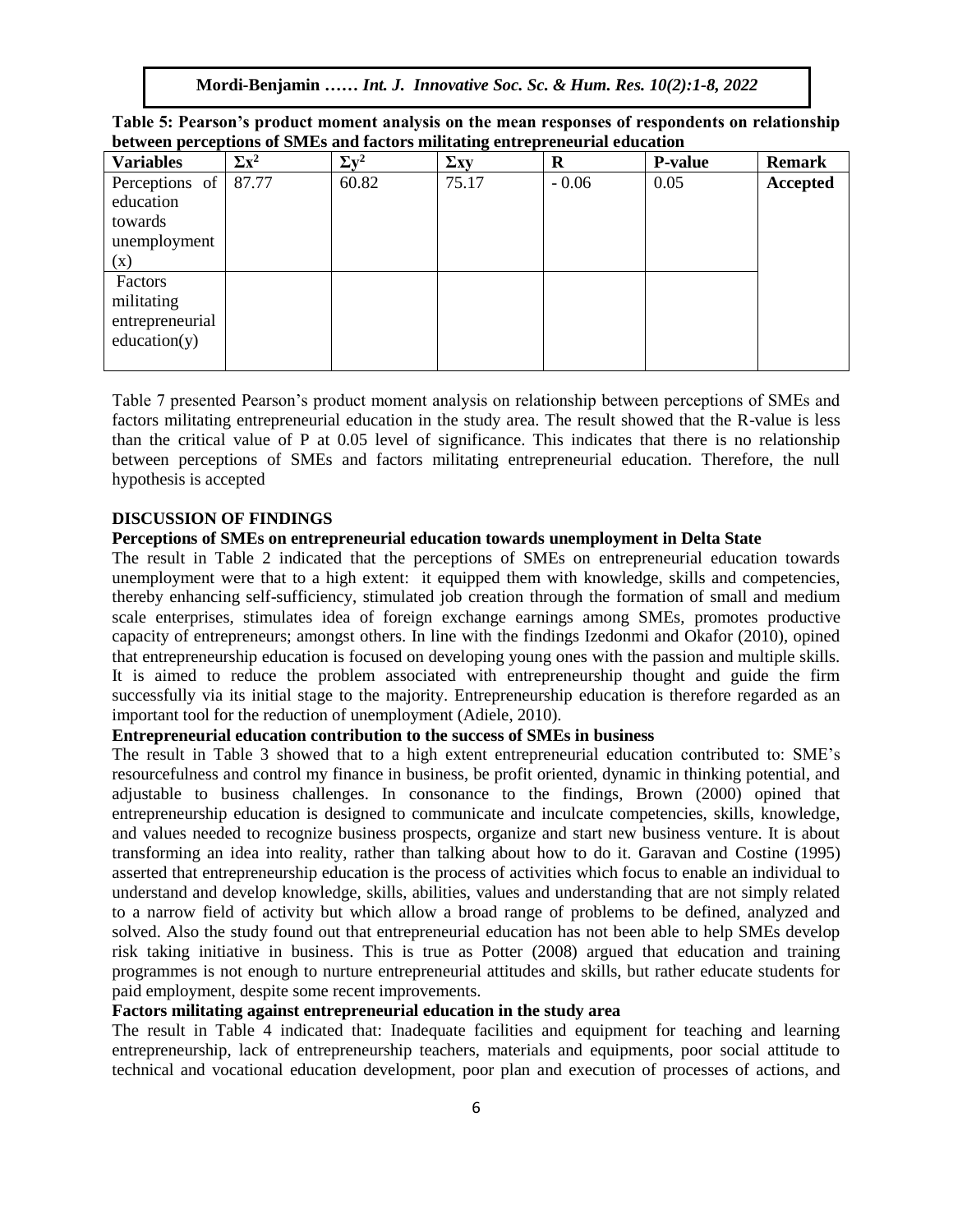insensitivity of government to enterprise creation and expansion strategy were factors militating against entrepreneurial education in the study area. Obeleagu-Nzelibe and Moruku (2010) noted that lack of sufficient and skilled manpower, hasty preparations, poor state of infrastructure, faulty foundation, inadequate or outright lack of funding, were challenges of on entrepreneurship education in Nigeria. The result also indicated that the government supports entrepreneurial education in the country. This is so as Chigunta (2002) stated that government of Nigeria support young entrepreneurs by securing a supportive infrastructure that can help overcome barriers associated with lack of networks, skills, finance for premises and access to associated start-up support.

### **Hypotheses**

The result in Table 6 indicated that entrepreneurial education significantly contributed to the success of SMEs in business. This implies that entrepreneurial education promoted self reliance and self employment of graduate youths in the study area. In line with the finding, Dutse et al., (2013) from their study also noted that, majority of the respondents believes entrepreneurial education is a good policy and it has come to stay, they see it as a possible solution to the problem of high level unemployment, through self employment and job creation, source of revenue to government; will promote industrialization, innovation and technology.

The result in Table 7 indicated that there is no relationship between perceptions of SMEs and factors militating against entrepreneurial education. This implies that factors militating against entrepreneurial education never affected the way SMEs percept entrepreneurial education

## **CONCLUSION**

Entrepreneurial education is a discipline that seeks the establishment and maintenance of a functioning economy through job creation with a wide range of interest put into consideration especially as regards unemployment reduction. The study showed that perceptions of SMEs on entrepreneurial education towards unemployment included: enhancing self-sufficiency, stimulated job creation through the formation of small and medium scale enterprises, stimulates idea of foreign exchange earnings among SMEs, promotes productive capacity of entrepreneurs. Entrepreneurial education have contributed to: SME's resourcefulness and control my finance in business, be profit oriented, dynamic in thinking potential, and adjustable to business challenges. However, lack of entrepreneurship teachers, materials and equipments, poor social attitude to technical and vocational education development, poor plan and execution of processes of actions, and insensitivity of government to enterprise creation and expansion strategy were factors militating against entrepreneurial education in the study area.

## **RECOMMENDATIONS**

- 1. Government should reinvigorate the numerous agencies responsible for facilitating entrepreneurial development, especially the funding facilitating vehicles, to ensure the current high hopes being raised in the students are not only sustained, but eventually made to materialize
- 2. The government should engage enough entrepreneurship teachers/researchers in their various training centres
- 3. Prospective graduates should be made to start from secondary schools to learn and develop entrepreneurship consciousness, culture, motivation, aspirations as well as entrepreneurial skills by making "Entrepreneurship studies" a compulsory subject offering in our schools.

## **REFERENCES**

- Olayinka, C. (2010). Turkey to partner on Job Creation in Initiations. Lagos: The Guardian Newspaper Tuesday 9 February, 2010
- Unachukwu, G. O (2009) Issues and Challenges in the Development of Entrepreneurship Education in Nigeria. An International Multi-Disciplinary Journal, Ethiopia 3(5)213-226.
- National University Commission (2014). Labour market expectations of Nigerian graduates. Abuja: Education Trust Fund (ETF).